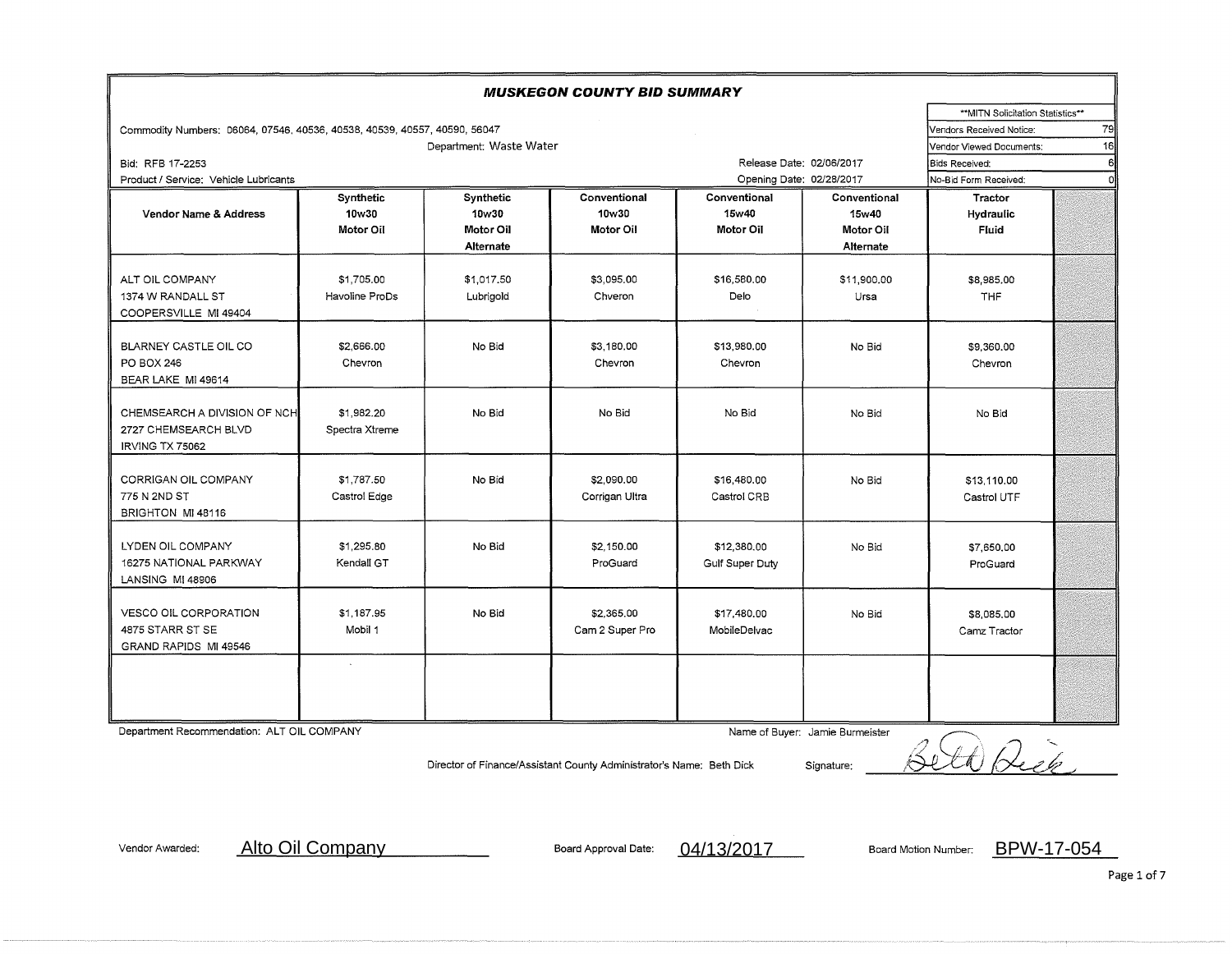|                                                                           |                |                          | <b>MUSKEGON COUNTY BID SUMMARY</b> |                          |                       |                       |    |  |  |  |
|---------------------------------------------------------------------------|----------------|--------------------------|------------------------------------|--------------------------|-----------------------|-----------------------|----|--|--|--|
| **MITN Solicitation Statistics**                                          |                |                          |                                    |                          |                       |                       |    |  |  |  |
| Commodity Numbers: 06064, 07546, 40536, 40538, 40539, 40557, 40590, 56047 |                | Vendors Received Notice: |                                    |                          |                       |                       |    |  |  |  |
|                                                                           |                |                          | Vendor Viewed Documents:           | 16                       |                       |                       |    |  |  |  |
| Bid: RFB 17-2253                                                          |                |                          |                                    | Release Date: 02/06/2017 |                       | <b>Bids Received:</b> | 6l |  |  |  |
| Product / Service: Vehicle Lubricants                                     |                |                          |                                    | Opening Date: 02/28/2017 |                       | No-Bid Form Received: | οl |  |  |  |
|                                                                           |                | <b>Full-synthetic</b>    |                                    | 400 lb Drum              | Synthetic             | 120 lb. keg Hi-Temp   |    |  |  |  |
| <b>Vendor Name &amp; Address</b>                                          | 30w oil        | Multi-vehicle            | 80w90                              | 80w90                    | 75w90                 | <b>Lithium Grease</b> |    |  |  |  |
|                                                                           | Caterpillar    | <b>ATF</b>               | Gear Lube                          | Gear Lube                | Gear Lube             | Grade 2               |    |  |  |  |
|                                                                           |                |                          |                                    | <b>Alternate</b>         |                       |                       |    |  |  |  |
|                                                                           |                |                          |                                    |                          |                       |                       |    |  |  |  |
| ALT OIL COMPANY                                                           | \$7,106,00     | \$5,862,50               | \$500.00                           | No Bid                   | \$466.80              | \$342.00              |    |  |  |  |
| 1374 W RANDALL ST                                                         | Delo Torgforce | Havoline                 | Multigear                          |                          | Delo x DM             | Delo Grease EP2       |    |  |  |  |
| COOPERSVILLE MI 49404                                                     |                |                          |                                    |                          |                       |                       |    |  |  |  |
|                                                                           |                |                          |                                    |                          |                       |                       |    |  |  |  |
| BLARNEY CASTLE OIL CO                                                     | \$7.954.09     | \$5,950.00               | \$627.00                           | No Bid                   | \$623.00              | \$439.00              |    |  |  |  |
| PO BOX 246                                                                | Chevron        | Chevron                  | Chevron                            |                          | Chevron               | Chevron               |    |  |  |  |
| BEAR LAKE MI 49614                                                        |                |                          |                                    |                          |                       |                       |    |  |  |  |
| CHEMSEARCH A DIVISION OF NCH                                              | \$17,442.00    | No Bid                   | \$1,184,00                         | No Bid                   | \$699,60              | \$424.80              |    |  |  |  |
| 2727 CHEMSEARCH BLVD                                                      |                |                          | Gearco                             |                          | Lubra Tech            |                       |    |  |  |  |
| <b>IRVING TX 75062</b>                                                    | Lubra Systems  |                          |                                    |                          |                       | Lubraplex             |    |  |  |  |
|                                                                           |                |                          |                                    |                          |                       |                       |    |  |  |  |
| CORRIGAN OIL COMPANY                                                      | \$6,384.00     | \$3,482.50               | \$383,90                           | No Bid                   | \$343.20              | \$316.80              |    |  |  |  |
| 775 N 2ND ST                                                              | Corrigan Ultra | Peak FS MV Dex           | Corrigan                           |                          | Corrigan Synthetic    | Castrol Pyroplex      |    |  |  |  |
| BRIGHTON MI 48116                                                         |                |                          |                                    |                          |                       | Red 2                 |    |  |  |  |
|                                                                           |                |                          |                                    |                          |                       |                       |    |  |  |  |
| LYDEN OIL COMPANY                                                         | \$6,308,00     | \$3,111.50               | No Bid                             | \$456.00                 | \$298.80              | \$219.60              |    |  |  |  |
| 16275 NATIONAL PARKWAY                                                    |                |                          |                                    | Phillips 66              | <b>Gulf Synthetic</b> | Gulf Super Duty       |    |  |  |  |
| <b>LANSING MI 48906</b>                                                   |                |                          |                                    |                          |                       | EP #2                 |    |  |  |  |
|                                                                           |                |                          |                                    |                          |                       |                       |    |  |  |  |
| <b>VESCO OIL CORPORATION</b>                                              | \$10,361,91    | \$3,563.32               | \$499.95                           | No Bid                   | \$404.99              | \$299.95              |    |  |  |  |
| 4875 STARR ST SE                                                          | Mobil Trans HD | Cam & Dex                |                                    |                          | Mobil                 | CAM <sub>2</sub>      |    |  |  |  |
| GRAND RAPIDS MI 49546                                                     |                |                          |                                    |                          |                       |                       |    |  |  |  |
|                                                                           |                |                          |                                    |                          |                       |                       |    |  |  |  |
|                                                                           |                |                          |                                    |                          |                       |                       |    |  |  |  |
|                                                                           |                |                          |                                    |                          |                       |                       |    |  |  |  |
|                                                                           |                |                          |                                    |                          |                       |                       |    |  |  |  |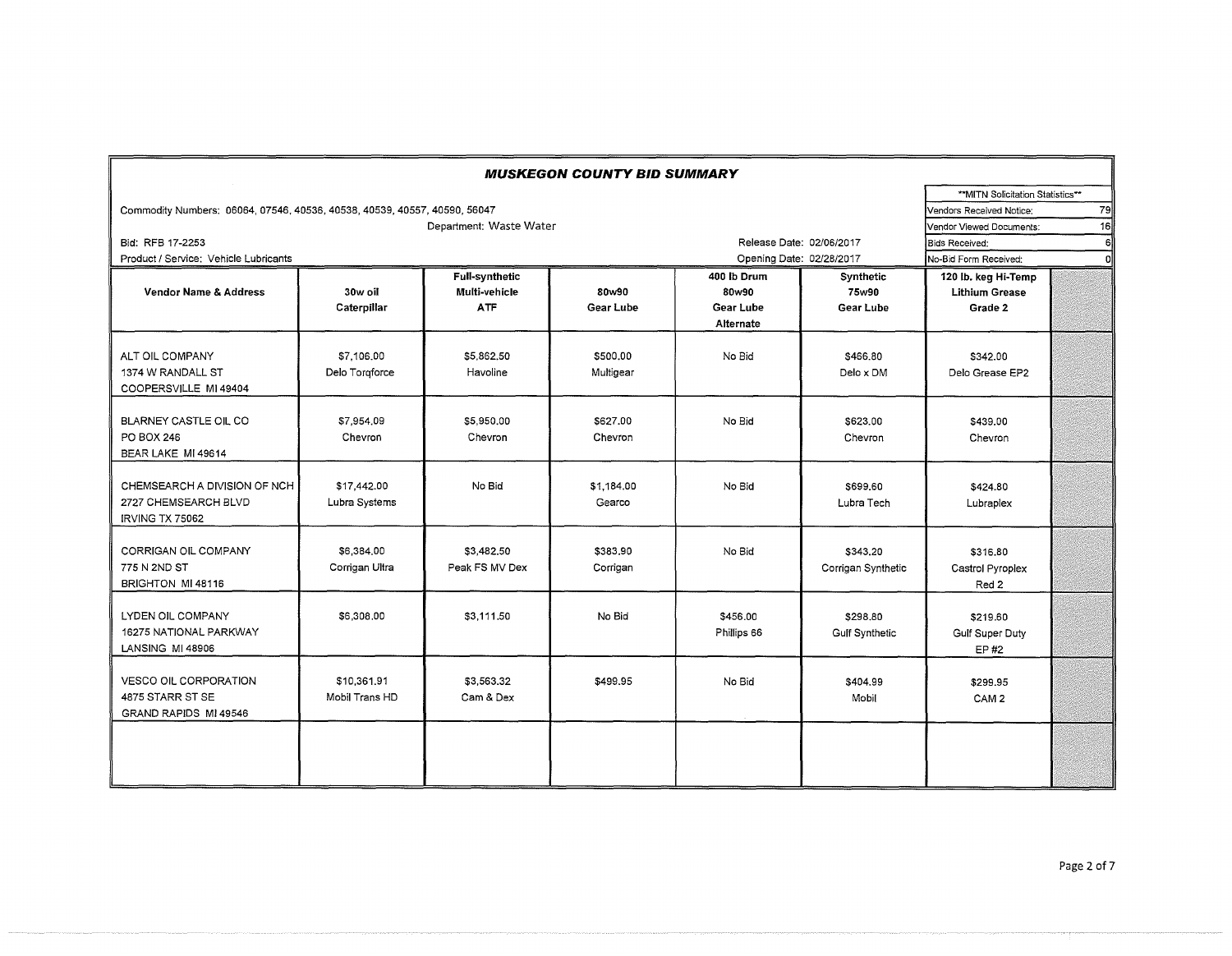|                                                                           |                                                         |                                                         | <b>MUSKEGON COUNTY BID SUMMARY</b>                         |                                                                 |                                                                        |                                          |    |
|---------------------------------------------------------------------------|---------------------------------------------------------|---------------------------------------------------------|------------------------------------------------------------|-----------------------------------------------------------------|------------------------------------------------------------------------|------------------------------------------|----|
|                                                                           |                                                         |                                                         |                                                            |                                                                 |                                                                        | **MITN Solicitation Statistics**         |    |
| Commodity Numbers: 06064, 07546, 40536, 40538, 40539, 40557, 40590, 56047 | Vendors Received Notice:                                |                                                         |                                                            |                                                                 |                                                                        |                                          |    |
|                                                                           | Vendor Viewed Documents:                                |                                                         |                                                            |                                                                 |                                                                        |                                          |    |
| Bid: RFB 17-2253                                                          | Release Date: 02/06/2017                                | <b>Bids Received:</b>                                   | 6                                                          |                                                                 |                                                                        |                                          |    |
| Product / Service: Vehicle Lubricants                                     |                                                         |                                                         |                                                            | Opening Date: 02/28/2017                                        |                                                                        | No-Bid Form Received:                    | ΩI |
| <b>Vendor Name &amp; Address</b>                                          | 120 lb. keg Hi-Temp<br><b>Lithium Grease</b><br>Grade 1 | 400 lb. keg Hi-Temp<br><b>Lithium Grease</b><br>Grade 2 | 14 oz. Hi-Temp<br><b>Lithium Grease</b><br>Grade 2<br>Each | 14 oz. Hi-Temp<br><b>Lithium Grease</b><br>Grade 2<br>Case - 48 | 14 oz. Hi-Temp<br><b>Lithium Grease</b><br>Grade 2<br><b>Case - 10</b> | Premium<br>Windshield<br>Solvent         |    |
| ALT OIL COMPANY<br>1374 W RANDALL ST<br>COOPERSVILLE MI 49404             | \$342.00<br>Delo Grease EP1                             | \$1,140,00<br>Delo Grease EP2                           | No Bid                                                     | No Bid                                                          | \$28.50<br>Delo Grease EP2                                             | \$81.95<br>Solvent-20                    |    |
| BLARNEY CASTLE OIL CO<br>PO BOX 246<br>BEAR LAKE MI 49614                 | \$439.00<br>Chevron                                     | \$1,258.00<br>Chevron                                   | No Bid                                                     | No Bid                                                          | \$34,00<br>Chevron                                                     | \$284.00<br>Const                        |    |
| CHEMSEARCH A DIVISION OF NCH<br>2727 CHEMSEARCH BLVD<br>IRVING TX 75062   | No Bid                                                  | \$1,292.00<br>Lubraplex                                 | No Bid                                                     | \$191.24<br>Lubraplex                                           | No Bid                                                                 | \$944.35<br>Big Blue                     |    |
| CORRIGAN OIL COMPANY<br>775 N 2ND ST<br>BRIGHTON MI 48116                 | \$357.60<br>Castrol Pyrolplex<br>Red 1                  | \$948.00<br>Castrol Pyroplex<br>Red 2                   | \$3.27 each<br>Castrol Pyroplex<br>Red 2                   | No Bid                                                          | No Bid                                                                 | \$119.90<br>Corrigan Washer<br>Solvent   |    |
| LYDEN OIL COMPANY<br>16275 NATIONAL PARKWAY<br>LANSING MI 48906           | \$258.00<br>Phillips 66<br>DynaLife L-EP #1             | \$676.00<br><b>Gulf Super</b><br>Duty EP #2             | No Bid                                                     | No Bid                                                          | \$20.90<br><b>Gulf Super</b><br>Duty EP #2                             | \$109.45<br>Windshield Washer<br>Solvent |    |
| <b>VESCO OIL CORPORATION</b><br>4875 STARR ST SE<br>GRAND RAPIDS MI 49546 | \$406.00<br>Mobil                                       | \$939.00<br>CAM <sub>2</sub>                            | No Bid                                                     | No Bid                                                          | \$22.41<br>CAM <sub>2</sub>                                            | \$101.75                                 |    |
|                                                                           |                                                         |                                                         |                                                            |                                                                 |                                                                        |                                          |    |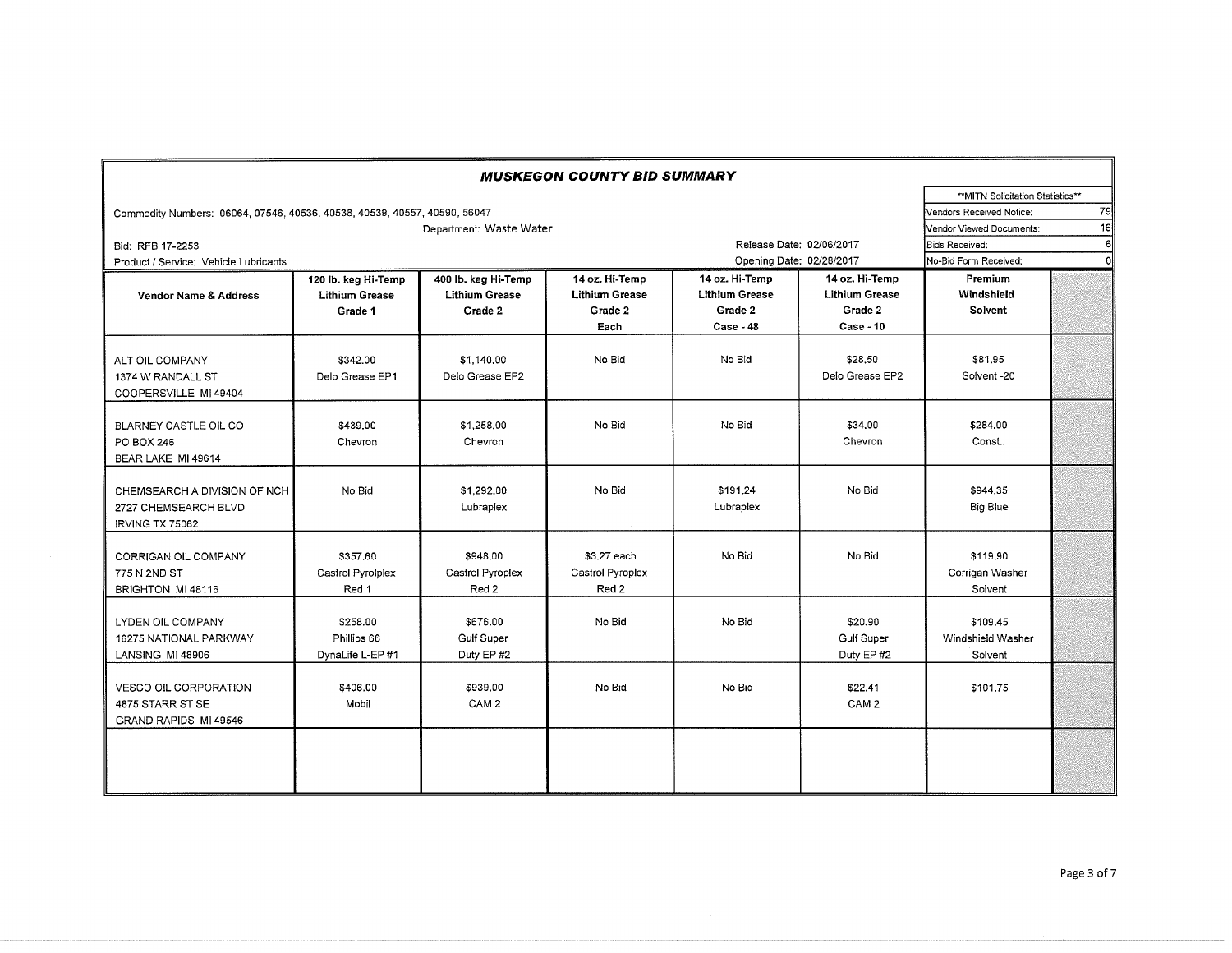| <b>MUSKEGON COUNTY BID SUMMARY</b>                                             |                                                          |                                             |                                            |                                                      |  |                                |  |  |
|--------------------------------------------------------------------------------|----------------------------------------------------------|---------------------------------------------|--------------------------------------------|------------------------------------------------------|--|--------------------------------|--|--|
|                                                                                |                                                          | ** MITN Solicitation Statistics**<br>79     |                                            |                                                      |  |                                |  |  |
| Commodity Numbers: 06064, 07546, 40536, 40538, 40539, 40557, 40590, 56047      |                                                          | Department: Waste Water                     |                                            |                                                      |  | Vendors Received Notice:<br>16 |  |  |
|                                                                                | Vendor Viewed Documents:<br>6ll<br><b>Bids Received:</b> |                                             |                                            |                                                      |  |                                |  |  |
| Bid: RFB 17-2253<br>Product / Service: Vehicle Lubricants                      |                                                          |                                             |                                            | Release Date: 02/06/2017<br>Opening Date: 02/28/2017 |  | No-Bid Form Received:<br>Ωľ    |  |  |
|                                                                                | <b>Extended Life</b>                                     | <b>Extended Life</b>                        |                                            | <b>RV</b>                                            |  |                                |  |  |
| <b>Vendor Name &amp; Address</b>                                               | Coolant                                                  | Coolant                                     | <b>Ethylene Glycole</b><br>Antifreeze      | Antifreeze                                           |  | <b>Comments</b>                |  |  |
|                                                                                |                                                          | Alternate                                   |                                            |                                                      |  |                                |  |  |
| ALT OIL COMPANY<br>1374 W RANDALL ST<br>COOPERSVILLE MI 49404                  | \$378.95<br>Delco ELC Coolant                            | No Bid                                      | \$340.45<br>Havoline Conventional<br>50/50 | \$158.95                                             |  |                                |  |  |
| BLARNEY CASTLE OIL CO<br><b>PO BOX 246</b><br>BEAR LAKE MI 49614               | \$429.00<br>Chevron                                      | No Bid                                      | \$394.00<br>Chevron                        | \$200.00                                             |  |                                |  |  |
| CHEMSEARCH A DIVISION OF NCH<br>2727 CHEMSEARCH BLVD<br><b>IRVING TX 75062</b> | No Bid                                                   | No Bid                                      | No Bid                                     | No Bid                                               |  |                                |  |  |
| CORRIGAN OIL COMPANY<br>775 N 2ND ST<br>BRIGHTON MI 48116                      | \$437.25<br>Peak Final Charge                            | No Bid                                      | \$290.95<br>Full Force Long Life           | \$188,10                                             |  |                                |  |  |
| LYDEN OIL COMPANY<br>16275 NATIONAL PARKWAY<br>LANSING MI 48906                | \$450.45<br>Final Charge ELC<br>50/50 Pre-Mix            | \$734.25<br>Final Charge ELC<br>Concentrate | \$327.25<br>Conventional Green             | \$202.95<br>ProGuard RV                              |  |                                |  |  |
| <b>VESCO OIL CORPORATION</b><br>4875 STARR ST SE<br>GRAND RAPIDS MI 49546      | \$391.05                                                 | No Bid                                      | \$274.45                                   | \$147.95                                             |  |                                |  |  |
|                                                                                |                                                          |                                             |                                            |                                                      |  |                                |  |  |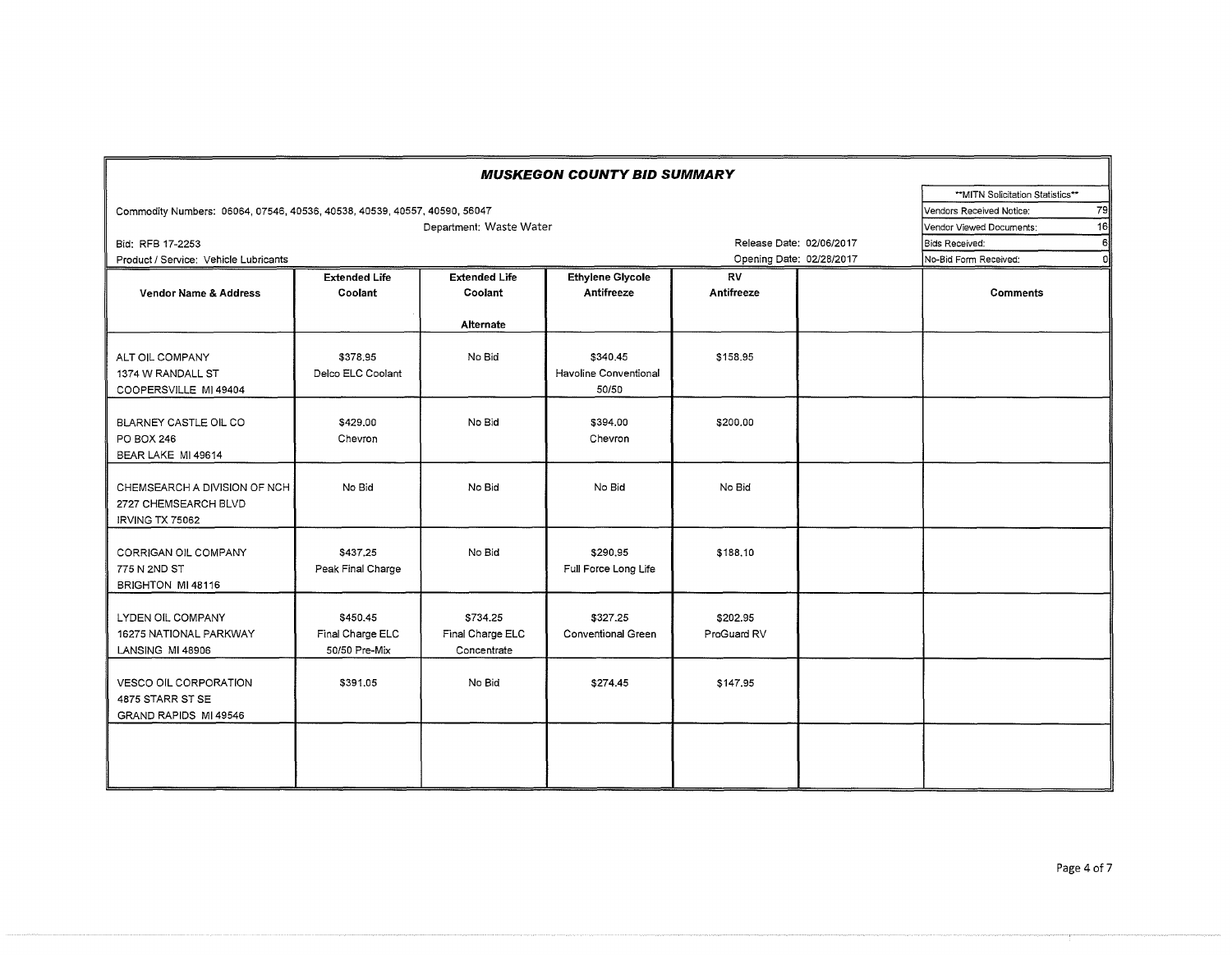| <b>MUSKEGON COUNTY BID SUMMARY</b>                                        |                                  |                      |                                 |                          |                        |                                                                                   |  |  |  |  |
|---------------------------------------------------------------------------|----------------------------------|----------------------|---------------------------------|--------------------------|------------------------|-----------------------------------------------------------------------------------|--|--|--|--|
|                                                                           | **MITN Solicitation Statistics** |                      |                                 |                          |                        |                                                                                   |  |  |  |  |
| Commodity Numbers: 06064, 07546, 40536, 40538, 40539, 40557, 40590, 56047 | 79<br>Vendors Received Notice:   |                      |                                 |                          |                        |                                                                                   |  |  |  |  |
|                                                                           | 16<br>Vendor Viewed Documents:   |                      |                                 |                          |                        |                                                                                   |  |  |  |  |
| Bid: RFB 17-2253                                                          |                                  |                      |                                 | Release Date: 02/06/2017 |                        | 6<br><b>Bids Received:</b>                                                        |  |  |  |  |
| Product / Service: Vehicle Lubricants                                     |                                  |                      |                                 | Opening Date: 02/28/2017 |                        | No-Bid Form Received:<br>$\Omega$                                                 |  |  |  |  |
|                                                                           | <b>Mobil DTE</b>                 | <b>Mobile Gear</b>   | <b>Mobile Gear</b>              | <b>Mobile Gear</b>       |                        |                                                                                   |  |  |  |  |
| <b>Vendor Name &amp; Address</b>                                          | 10 Excel Grade 22                | 600 XP 150           | 600 XP 150                      | 600 XP 150               | <b>Oil Samples</b>     | <b>Comments</b>                                                                   |  |  |  |  |
|                                                                           |                                  | <b>Mineral Grade</b> |                                 | Synthetic                |                        |                                                                                   |  |  |  |  |
|                                                                           | *No Substitutes                  | *No Substitutes      | <b>Alternate</b>                | *No Substitutes          |                        |                                                                                   |  |  |  |  |
| ALT OIL COMPANY<br>1374 W RANDALL ST<br>COOPERSVILLE MI 49404             | \$12,520.00                      | \$11,540,60          | \$8,221.82<br>Meropa            | \$46,567,27              | \$0.00                 |                                                                                   |  |  |  |  |
| BLARNEY CASTLE OIL CO<br>PO BOX 246<br>BEAR LAKE MI 49614                 | \$25,096.00                      | No Bid               | No Bid                          | \$36 445.45              | \$3,250,00             |                                                                                   |  |  |  |  |
| CHEMSEARCH A DIVISION OF NCH<br>2727 CHEMSEARCH BLVD<br>IRVING TX 75062   | No Bid                           | No Bid               | No Bid                          | No Bid                   | \$100,00 / case of 10* | *Promo: Based on usage of 55 gal<br>drum - 2 free samples provided<br>for testing |  |  |  |  |
| CORRIGAN OIL COMPANY<br>775 N 2ND ST<br>BRIGHTON MI 48116                 | \$3,232.00<br>Corrigan ISO AW22  | No Bid               | \$14,934.00<br>Castrol Alpha SP | No Bid                   | \$0.00                 |                                                                                   |  |  |  |  |
| LYDEN OIL COMPANY<br>16275 NATIONAL PARKWAY<br>LANSING MI 48906           | \$13,456.00                      | \$13,832.00          | No Bid                          | No Bid                   | \$2,250.00             |                                                                                   |  |  |  |  |
| <b>VESCO OIL CORPORATION</b><br>4875 STARR ST SE<br>GRAND RAPIDS MI 49546 | \$804.19                         | \$12,039.09          | No Bid                          | \$43,993.64              | \$0.00                 |                                                                                   |  |  |  |  |
|                                                                           |                                  |                      |                                 |                          |                        |                                                                                   |  |  |  |  |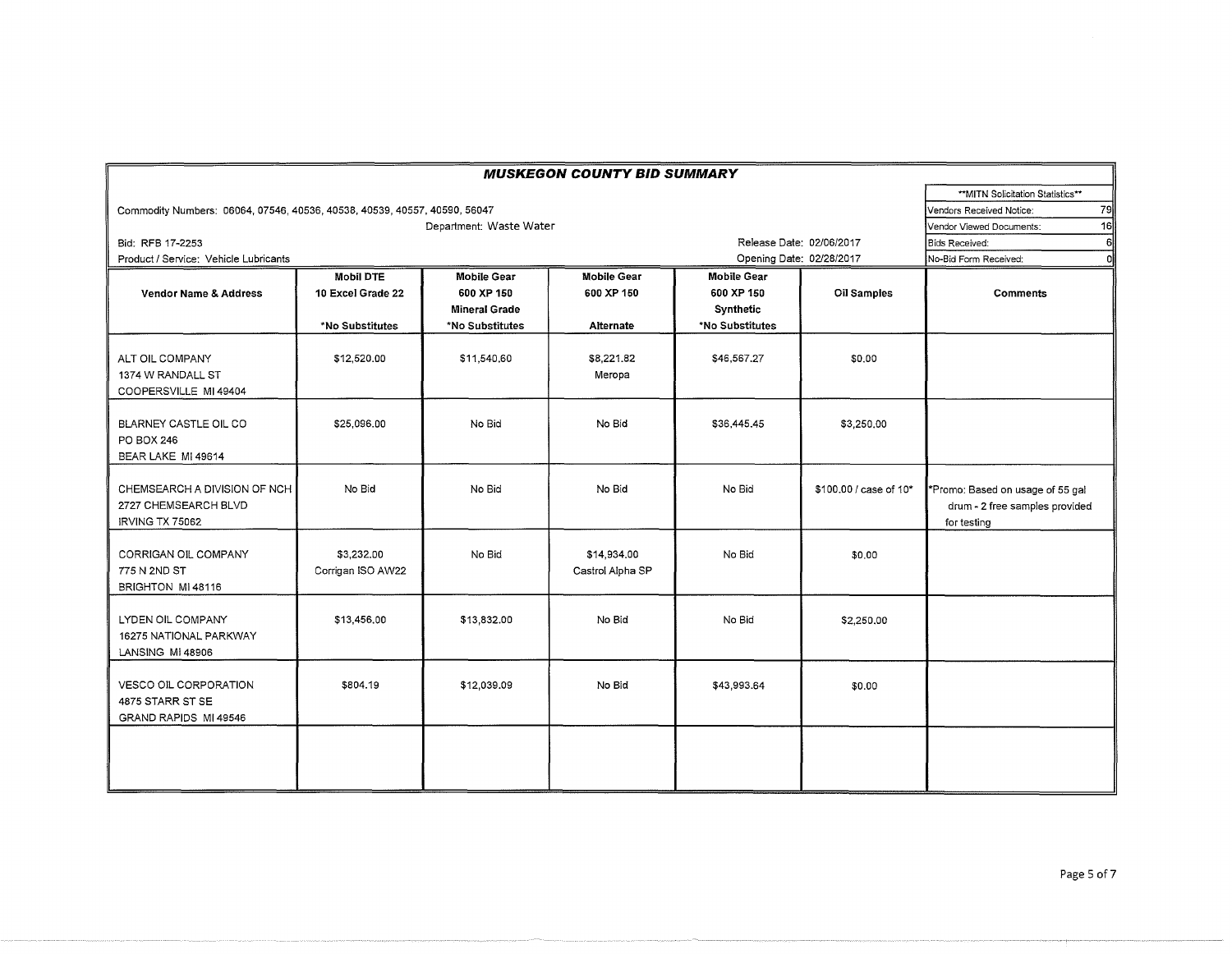| <b>MUSKEGON COUNTY BID SUMMARY</b>                                        |                                   |                      |                      |                                  |                      |                       |   |  |
|---------------------------------------------------------------------------|-----------------------------------|----------------------|----------------------|----------------------------------|----------------------|-----------------------|---|--|
|                                                                           | ** MITN Solicitation Statistics** |                      |                      |                                  |                      |                       |   |  |
| Commodity Numbers: 06064, 07546, 40536, 40538, 40539, 40557, 40590, 56047 | Vendors Received Notice:          |                      |                      |                                  |                      |                       |   |  |
|                                                                           | Vendor Viewed Documents:          |                      |                      |                                  |                      |                       |   |  |
| Bid: RFB 17-2253                                                          | Bids Received:                    | 6                    |                      |                                  |                      |                       |   |  |
| Product / Service: Vehicle Lubricants                                     |                                   |                      |                      | Opening Date: 02/28/2017         |                      | No-Bid Form Received: | n |  |
|                                                                           |                                   |                      |                      | <b>Equipment Purchase Option</b> |                      |                       |   |  |
| Vendor Name & Address                                                     | 55 Gal. Drum, 1 Pump              | 55 Gal. Drum, 1 Pump | 55 Gal, Drum, 1 Pump | 55 Gal, Drum, 1 Pump             | 55 Gal. Drum, 1 Pump | 250 Gal. Tank, 1 Pump |   |  |
|                                                                           | 1 Meter & 1 Hose                  | 1 Meter & 1 Hose     | 1 Meter & 1 Hose     | 1 Meter & 1 Hose                 | 1 Meter &            | 1 Meter &             |   |  |
|                                                                           |                                   | Alternate            | Alternate            | Alternate                        | 1 Hose Reel          | 1 Hose Reel           |   |  |
|                                                                           |                                   |                      |                      |                                  |                      |                       |   |  |
| ALT OIL COMPANY                                                           | \$935.00                          | No Bid               | No Bid               | No Bid                           | \$865.00             | \$1,235.00            |   |  |
| 1374 W RANDALL ST                                                         |                                   |                      |                      |                                  |                      |                       |   |  |
| COOPERSVILLE MI 49404                                                     |                                   |                      |                      |                                  |                      |                       |   |  |
|                                                                           |                                   |                      |                      |                                  |                      |                       |   |  |
| BLARNEY CASTLE OIL CO                                                     | \$1,225.00                        | No Bid               | No Bid               | No Bid                           | \$1,225,00           | \$2,150.00            |   |  |
| PO BOX 246                                                                |                                   |                      |                      |                                  |                      |                       |   |  |
| BEAR LAKE MI 49614                                                        |                                   |                      |                      |                                  |                      |                       |   |  |
|                                                                           |                                   |                      |                      |                                  |                      |                       |   |  |
| CHEMSEARCH A DIVISION OF NCH                                              | No Bid                            | \$604.00             | \$957.00             | \$425.00                         | No Bid               | No Bid                |   |  |
| 2727 CHEMSEARCH BLVD                                                      |                                   | Tote/Drum Pkg        | Tote/Drum Pkg        | Oil Reel Blue                    |                      |                       |   |  |
| <b>IRVING TX 75062</b>                                                    |                                   | (Not Metered)        | (Metered)            |                                  |                      |                       |   |  |
|                                                                           |                                   |                      |                      |                                  |                      |                       |   |  |
| CORRIGAN OIL COMPANY                                                      | \$841.95                          | No Bid               | No Bid               | No Bid                           | \$841.95             | \$1,183,85            |   |  |
| 775 N 2ND ST                                                              |                                   |                      |                      |                                  |                      |                       |   |  |
| BRIGHTON MI 48116                                                         |                                   |                      |                      |                                  |                      |                       |   |  |
|                                                                           |                                   |                      |                      |                                  |                      |                       |   |  |
| LYDEN OIL COMPANY                                                         | No Bid                            | No Bid               | No Bid               | No Bid                           | No Bid               | No Bid                |   |  |
| 16275 NATIONAL PARKWAY                                                    |                                   |                      |                      |                                  |                      |                       |   |  |
| LANSING MI 48906                                                          |                                   |                      |                      |                                  |                      |                       |   |  |
|                                                                           |                                   |                      |                      |                                  |                      |                       |   |  |
| <b>VESCO OIL CORPORATION</b>                                              | No Bid                            | No Bid               | No Bid               | No Bid                           | No Bid               | No Bid                |   |  |
| 4875 STARR ST SE                                                          |                                   |                      |                      |                                  |                      |                       |   |  |
| GRAND RAPIDS MI 49546                                                     |                                   |                      |                      |                                  |                      |                       |   |  |
|                                                                           |                                   |                      |                      |                                  |                      |                       |   |  |
|                                                                           |                                   |                      |                      |                                  |                      |                       |   |  |
|                                                                           |                                   |                      |                      |                                  |                      |                       |   |  |
|                                                                           |                                   |                      |                      |                                  |                      |                       |   |  |